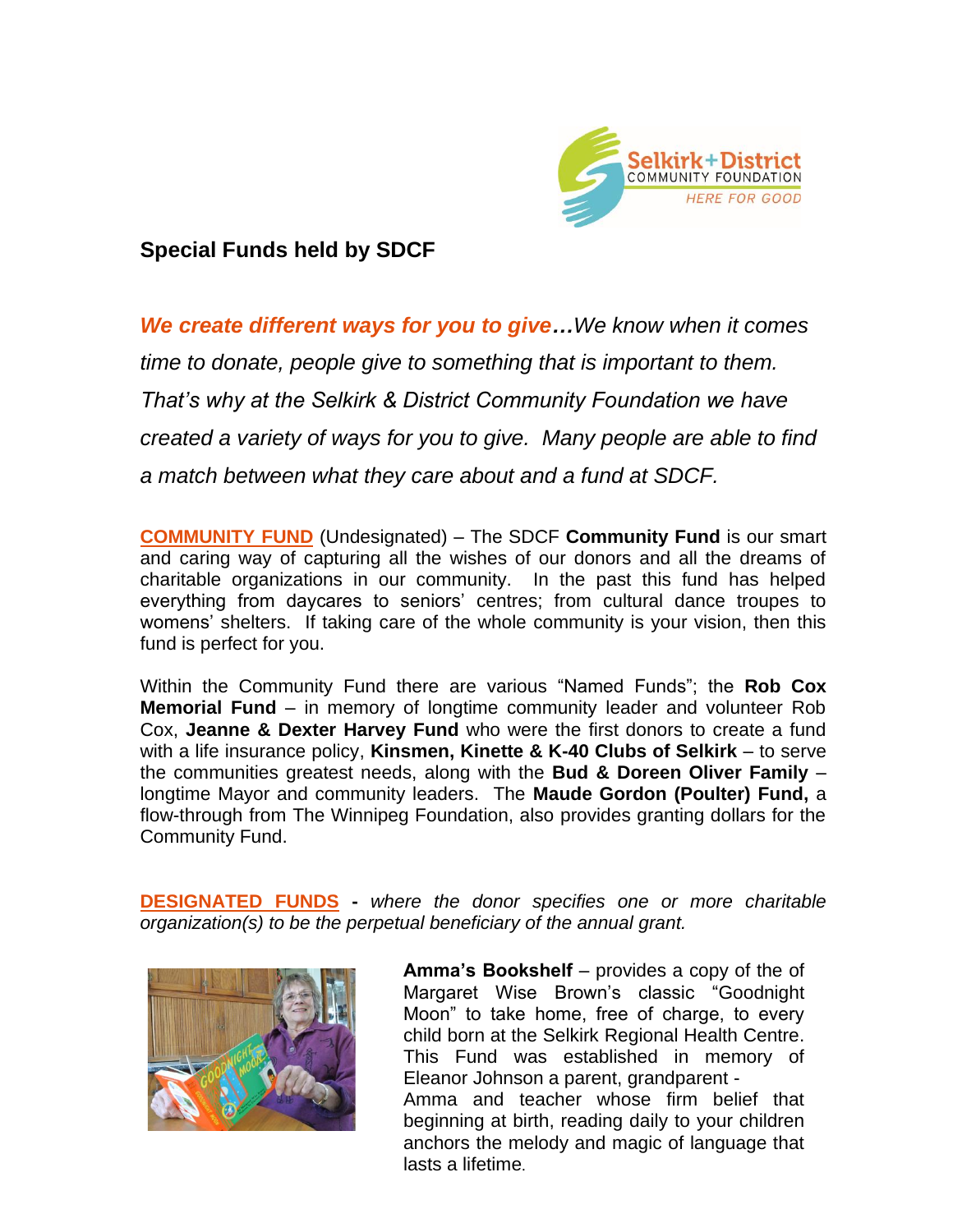

**John Mytz Memorial Fund** as well at the **Libri Fund** support the Gaynor Family Regional Library with the delivery of public library services, including collection management and general operations. These Funds will support ALL of those you have a deep love for reading, learning and the collecting of knowledge.

**Mooring-Griffioen Family Fund –** this family fund also supports the Gaynor Family Regional Library, with grants to assist interlibrary loan services costs and/or the purchase of books.

**Edith Schofield Estate** – this estate gift is designated to support programs and services at and delivered by St Amant Centre.

**Palliative Care Fund** – assists Palliative Care equipment and/or programs delivered by the Interlake Eastern Regional Health Authority primarily within the Foundation's catchment through the Selkirk Regional Health Centre. This Fund has provided assistance for children or youth in attending Camp Stepping Stones and more recently pressure relief air mattresses for comfort to palliative clients.



**Selkirk General Hospital Fund** – the benefactor of this Fund is the Selkirk Regional Health Centre, formerly known as the Selkirk & District General Hospital and was the first Designated Fund created at the Foundation.

**Selkirk Heritage Endowment Fund** – created by the City of Selkirk to support a new municipal heritage museum on two principles; a plan for sustainable operations of a municipal museum or to enhance the sustainability of the Marine Museum of Manitoba (Selkirk) Inc.



**Selkirk Youth Hockey Association Fund –** created from the successes of special

Championships. events held in Selkirk, like the 1999 World Junior Hockey Championships, 2002 World U-17 Hockey Challenge and the 2007 World Women's Hockey The monies from this Fund is designated to KidSport Interlake "So All Kids Can Play".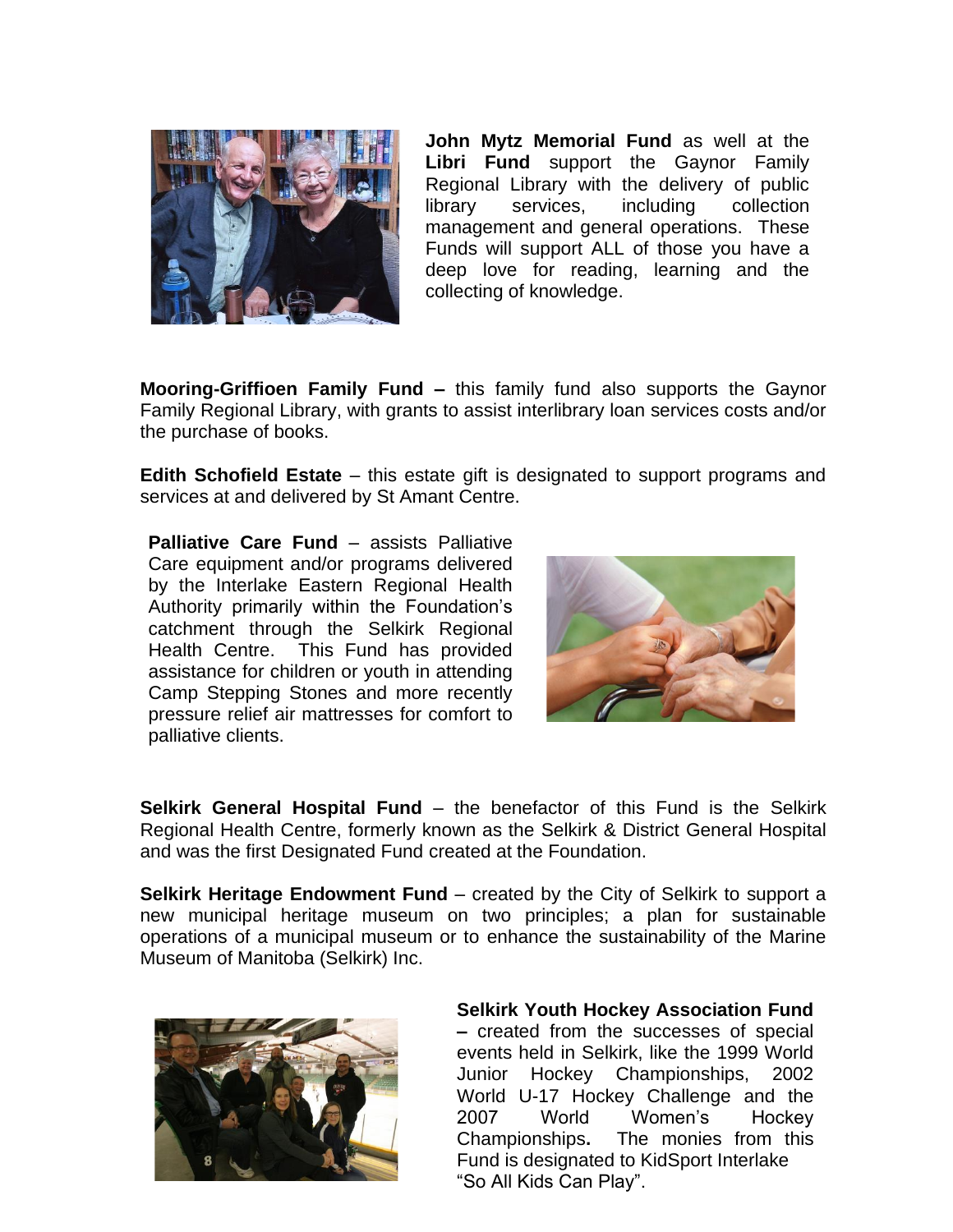**Youth in Philanthropy Fund** – The benefactor of the YIP Fund is the Lord Selkirk Regional Comprehensive School.



**Travel Kit Fund** – donor Kit, shared - "*I've been lucky enough to learn about different cultures, history, art and architecture in my travels and my hope is that the Travel Kit Fund will allow young people, through their school, to receive funds to help cover travel expenses*". The Fund provides financial assistance to school classrooms and/or support individual students, within the Lord Selkirk School Division that will nurture learning opportunities, through local or extended travel that will enhance one's exposure and knowledge in areas of culture, history, art or architecture.

**AGENCY FUNDS –** *are a type of Designated Fund, where the founding donor is a charitable organization who set up an endowment fund to ensure its financial stability in the long term. Donations from the public to the Selkirk & District Community Foundation can easily be directed to these different Agency Funds*.

**Chief Peguis Heritage Park Fund –** supports repairs necessary to maintain and preserve the "St. Peter Dynevor Old Stone Church" in The Anglican Parish of St. Peter, Dynevor.

**Inclusion Selkirk Futures Fund –** created to assist Inclusion Selkirk in fulfilling their mission of building an inclusive community.

**Marine Museum of Manitoba (Selkirk) Fund –** this fund is designed to support programming, operating or major projects that are delivered by the Museum.

**Our Daily Bread Soup Kitchen Endowment Fund –** to support marginalized people with food security.



**St George Wakefield Anglican Church Fund -** supports the mission of the church, which is located just north of Clandeboye, MB on highway #9. Support from the **Leslie & Marguerite McRae Family (Designated) Fund** also provides funding to this church's cemetery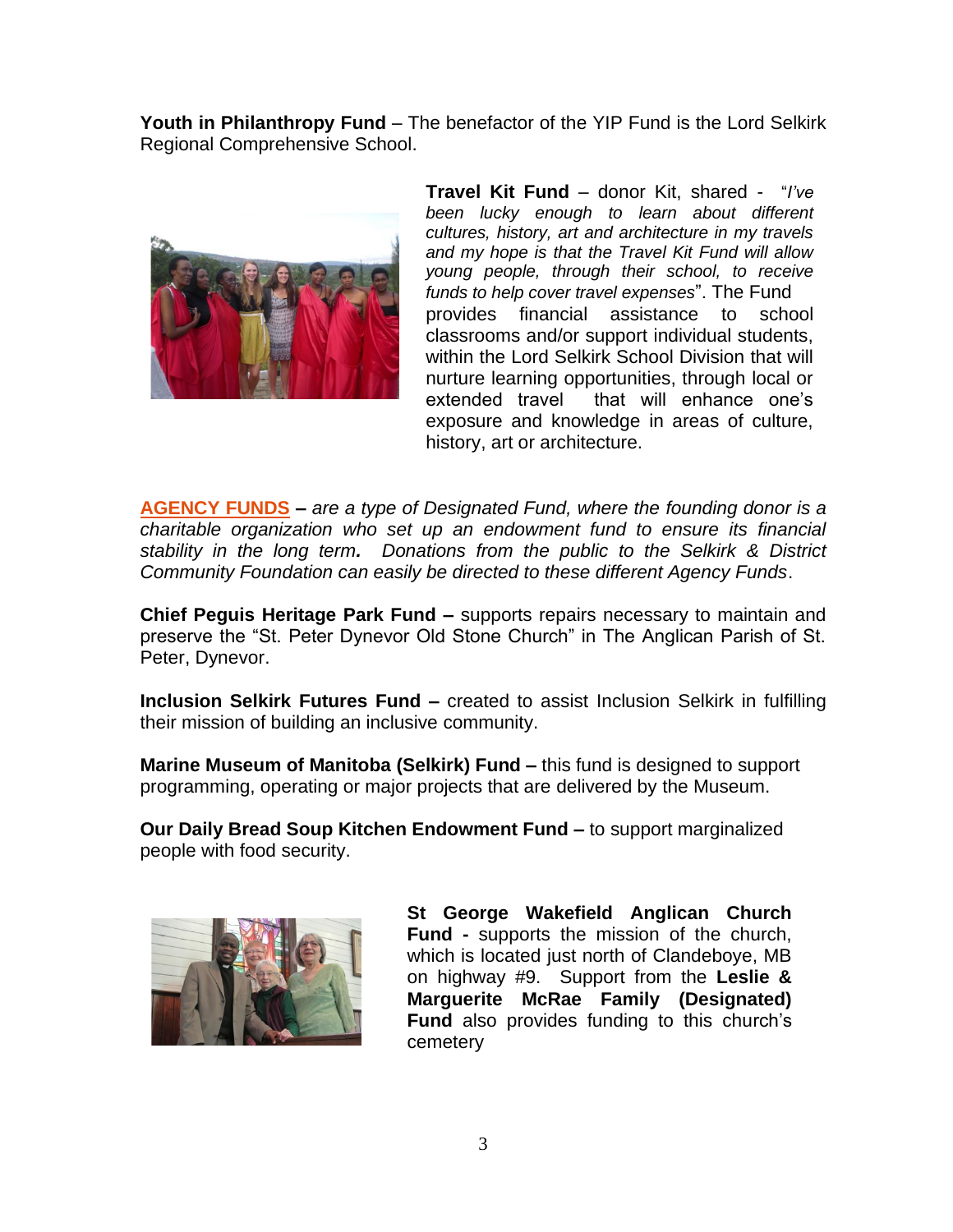

The City of Selkirk is committed to strong sustainable development goals to key community sectors that support residents of the City. Those Fund include,

- **Selkirk Parks Endowment Fund**
- **Selkirk Recreation Endowment Fund**
- **Selkirk Accessible Transit Endowment Fund**

**FIELD OF INTEREST** – created by donor(s) who have a specific area or cause they wish to support. The SDCF Board of Directors selects appropriate organizations and projects, to fulfill the donor's wishes.



**Olive & Bill, Joseph and Michael Cholosky Music Fund** supports community and/or school-based programs that enhances and develops music, which may involve a scholarship/bursary through the Lord Selkirk Comprehensive Secondary School

**Western Canada Games Legacy Fund** – this fund is to provide opportunities for promotion and enhancement of leadership for sport development within the City of Selkirk, Town of Beausejour, R.M. of Gimli and the Town of Stonewall (the four Host Communities) as well within the boundaries of the Lord Selkirk School Division. This Fund was created with the surplus generated by the 2003 Western Canada Summer Games (WCSG) for projects and/or programs for the eighteen sports in the 2003 WCSG.

**Homes for All Fund** - supports community housing projects such as group homes, homeless shelters and nursing homes. This Fund was created through the proceeds from Homes for the Holidays – a house tour community event typically held in late November.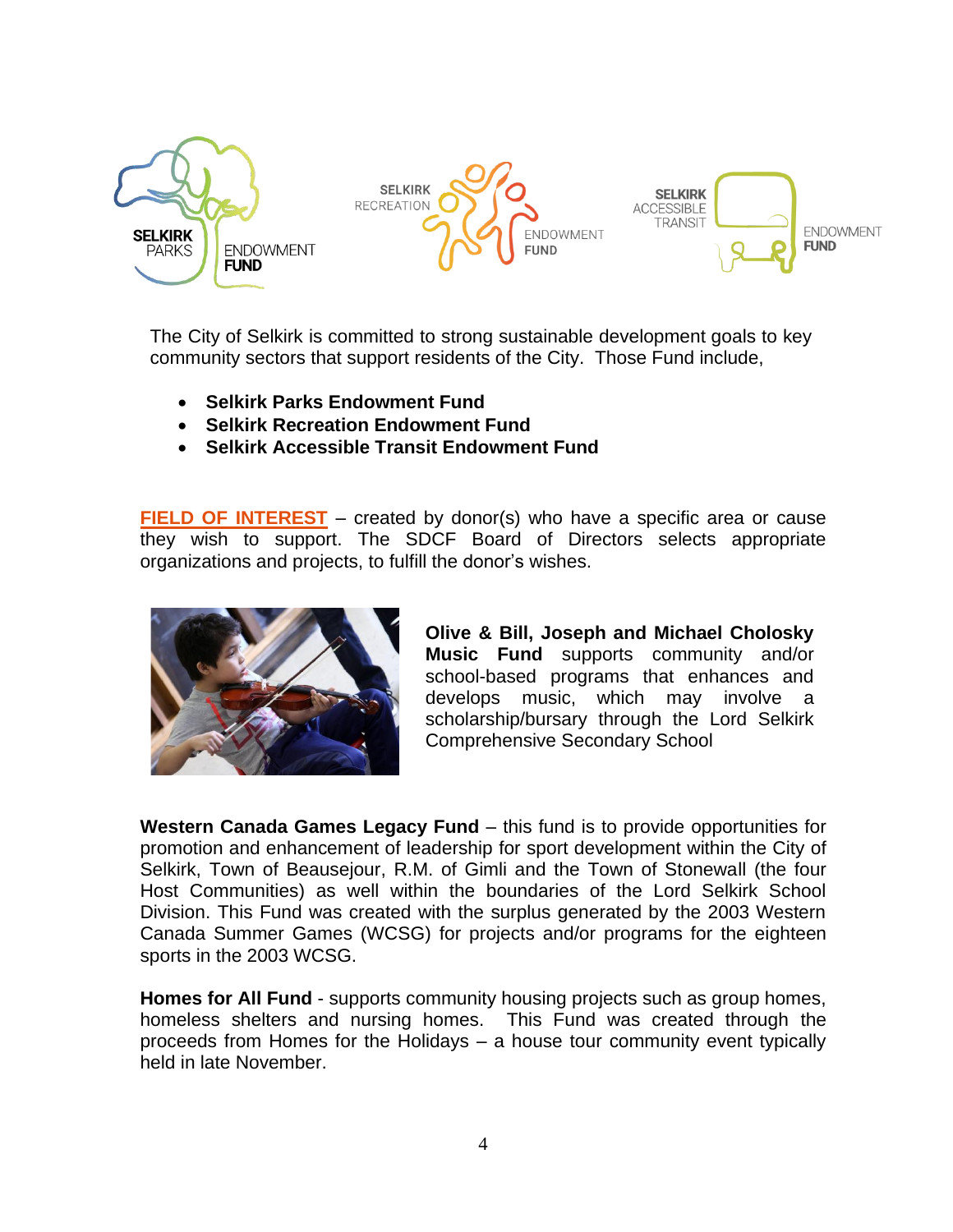**R.M. of St Andrews Fund** – is designed to provide a never-ending source of funding for existing and future community recreation facilities in the R.M. of St Andrews, primarily for building maintenance costs.

**Children's Programs** – this fund helps organizations and programs that focus on children's community-based recreation.

**DONOR ADVISED FUNDS** – *the donor advises the Foundation each year regarding the charitable organization(s) that will be awarded a grant, based on the community cause that matters deeply to them.*

The **Polinuk Family Fund** was created with great pride of the long serving local family business along with a deep connection to the Selkirk community. This Fund was established to support community organizations that deliver programs or projects impacting the well-being of others in areas such as health and wellness, recreation, aging adults (seniors) and any type of animal/wildlife welfare or rescue.



**Parker Sutherland Memorial Fund –** created by the family and friends of the late Parker Sutherland. This fund is designed to focus on Environmental Issues with sustainable outcomes. With his family near him, he especially loved being close to the water, loved hunting and fishing and had a deep passion for boating – this Fund reflects his love for his community.

**Kirstin's Walk for Kids Fund** – a love for children and "*Let the world be better for you*", inspired the family of Kirstin Sutherland, following her tragic passing, to establish this Fund. The proceeds from the Kirstin's Walk for Kids, an annual walka-thon, supports the Fund, which provides grants to local children's programs.



**Curtis Niemi Legacy Fund –** established by family and friends of the late Curtis Niemi. This fund is to help worthwhile charities involving sports, books, healthy activities or children, all of which were enjoyed by Curtis throughout his life.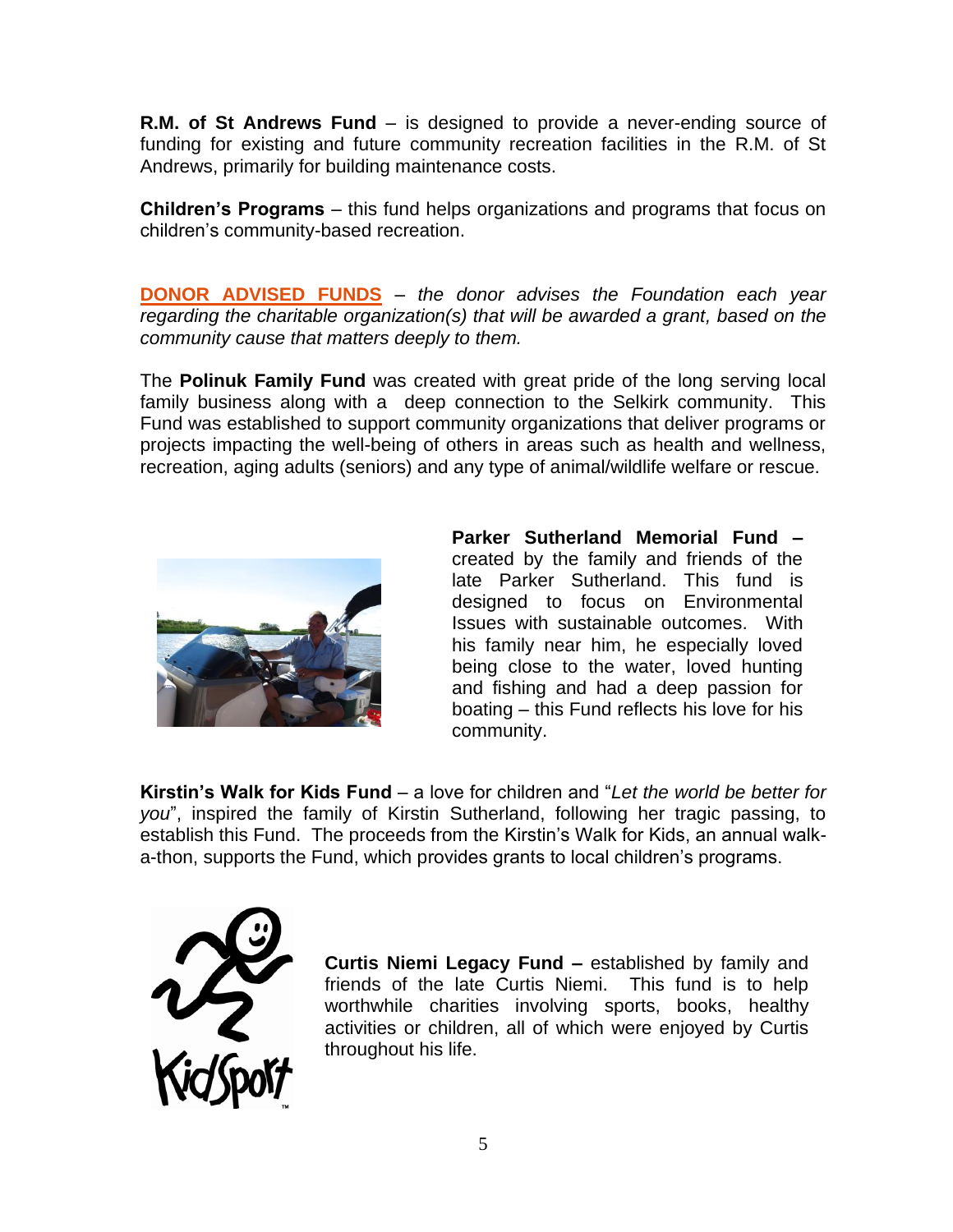

Michele and Gary Polinuk strongly believe that one needs to look after themselves, to be able to look after others, to strengthen the health of the community, recognizing that the foundation of health includes both physical and mental aspects.

It is with this belief that **Michele & Gary's Promoting Health Fund** will provide hope and opportunities to organizations who help support person lead healthy, happy and active lives*.*

**Gaynor Family Fund –** created for the betterment of youth and children's programs that are delivered in the City of Selkirk and the communities within Lord Selkirk School Division catchment. Youth and children's programs may include capital projects such as construction and/or renovations related to the aforesaid purpose.

**McLeary Family Fund** – was established with two community sectors in mind,

- assisting with restoration or repairs at designated Anglican churches in the Selkirk & District area,
- promoting healthy lifestyles and community wellness through support of the facilities where these initiatives are provided.

*"By enhancing and upgrading these properties and buildings it will help to ensure that we continue to have a healthy and vibrant community*."

**Richard & Ruth Konzelman Fund –** will support health education programs, which is defined as a learning experience designed to help individuals or communities improve their health by increasing their knowledge or by influencing their attitudes.

**R.M. of St Clements Fund** – will benefit charities and community organizations located within the R.M. of St. Clements. All donations will be held in perpetuity impacting valuable community organizations in the R.M. of St Clements forever.

**Sean Nicol Legacy Fund –** established in memory of Sean Nicol by his family and friends to support charitable organizations and programs that focus on social justice issues.

**Local Environmental Action (LEAF)** – to support environmental issues which have a sustainable outcome.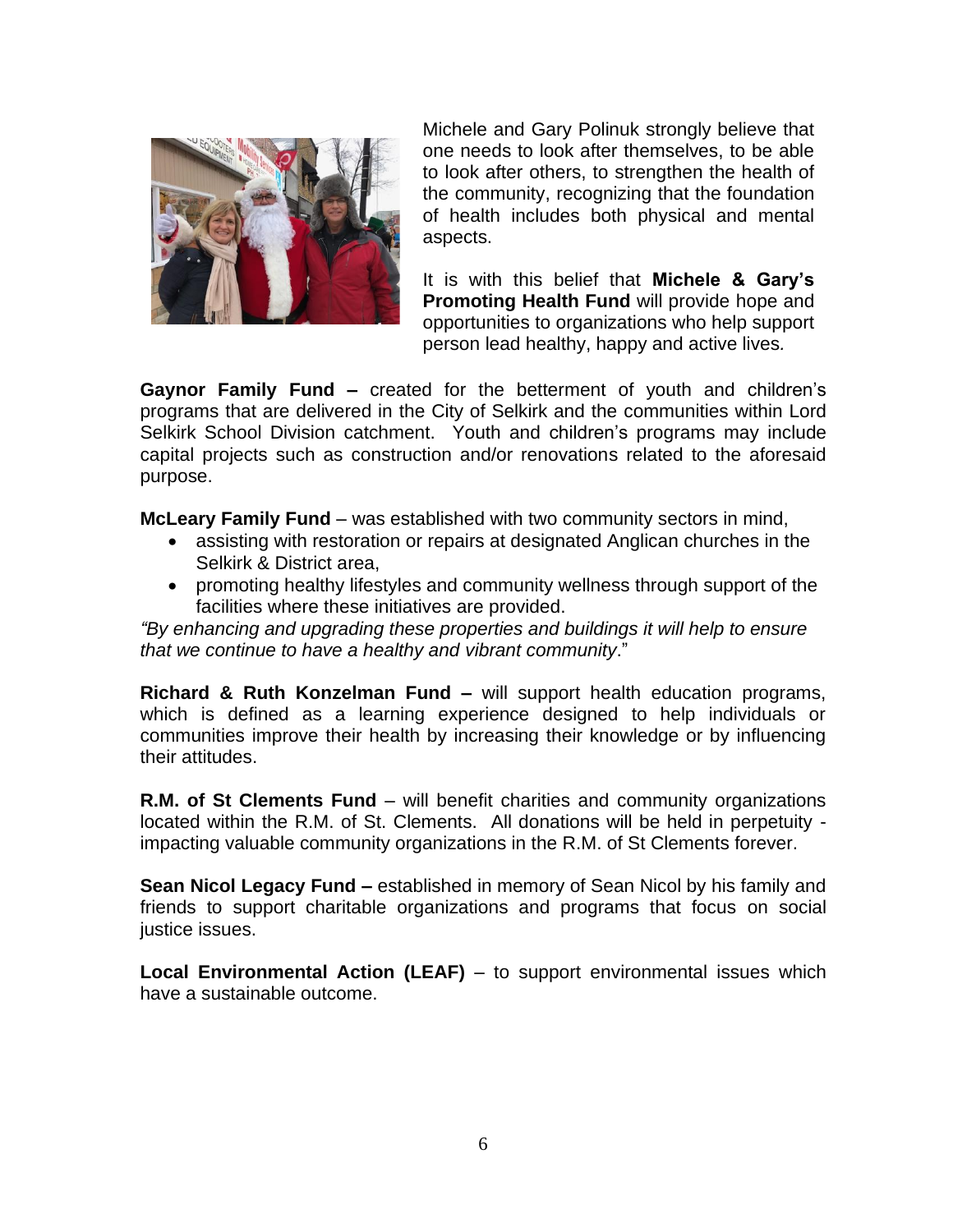

**Endowment for the Arts** – for future support in developing local arts programs, knowing the Arts is an expression or application of human creative skill and imagination in various forms such as painting, sculpture, music, literature, dance and producing works to be appreciated primarily for their beauty or emotional power

**Local Leaders** – created to fund the development of skills and capacities for Local Leaders who are working to improve the social, economic, environmental, and cultural conditions in their community.

**SCHOLARSHIPS & BURSARIES** - *The SDCF Foundation has a variety of scholarships and bursaries supported through the Lord Selkirk School Division, other education and community-based organizations. The key purpose of these scholarships and bursaries is to support and help future education of deserving students. Here is a listing of all the scholarships and bursaries held at the Foundation;*

Bob Jefferson/Century 21 Jefferson & Associates Realty Bursary Fund

| Dare to Dream Education Fund (Nova House)           | Elizabeth Neskar Bursary Fund                   |
|-----------------------------------------------------|-------------------------------------------------|
| Ernest & Helga Kromrei Memorial Bursary Fund        | Fred Jensen Memorial Welding Program Bursary    |
| <b>Gaynor Family Education Fund</b>                 | <b>McLeary Family Education Fund</b>            |
| Micky Hannesson Scholarship Fund                    | Knights of Columbus Selkirk 6150 Education Fund |
| Robert John Jefferson Education Fund                | St Andrews Airport Aviation Education Fund      |
| Selkirk & District Community Foundation Scholarship | <b>Selkirk Rotary Anns Education Bursary</b>    |
| Selkirk Youth Hockey Education Fund                 | Vicki Cielen Education Fund                     |

**ADMINISTRATION FUND** - *Donations to support the Foundation's daily operations and administration can be made in three different ways;*

- An endowment-based gift can be directed to the **Selkirk & District Community Foundation Administrative Support – Buhr Family Endowment Initiative,** which will assist the Foundation's operations for years to come.
- An immediate gift to SDCF to support daily operations impacting the current year.
- Participation in the Bob Jefferson Memorial Golf Tournament presented by IG Wealth Management – a community event hosted on the first Thursday of September – annually.